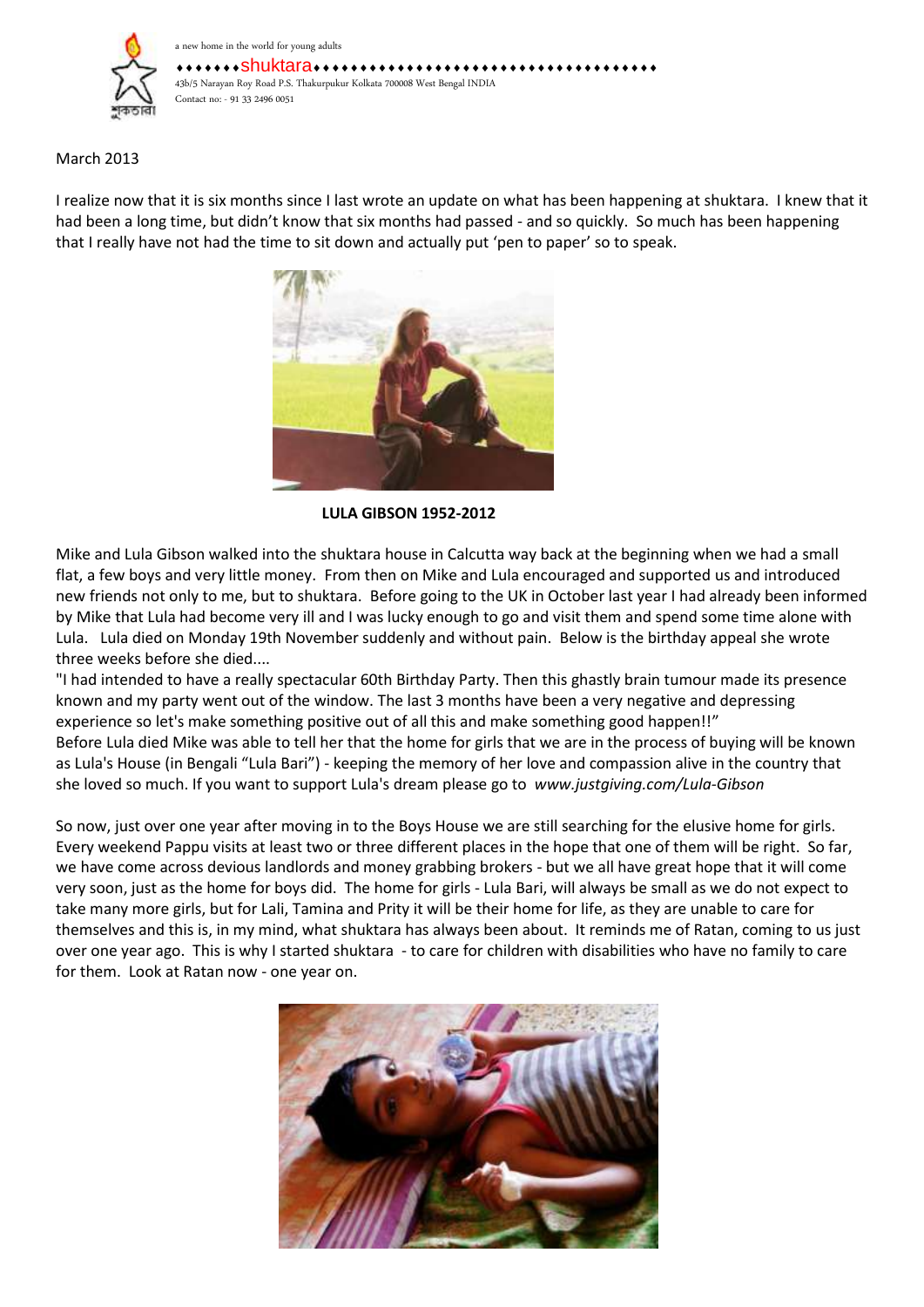We were able to welcome Christy Smith back in December 2012 for a two month visit to concentrate working mainly with the girls. Christy is our shuktara volunteer coordinator, seeking out the perfect interns to work with us. We only take deaf volunteers (or people with knowledge of sign language) at shuktara, so that the young people here can gain more experience and knowledge in communication. It is always such a delight to see them all communicating together in their own language and I still wish I was more proficient in sign.



**DAVID & CHRISTY**

About two years ago Alain Cojean first came to Calcutta and spent some very special days with the shuktara boys and Pappu. He was so touched by what he saw here and so inspired by Pappu's work with them that he decided to start a bakery/patisserie training centre to help with their employment and training. Alain has a chain of restaurants in Paris called Cojean and a Foundation aptly named "nourrir, aimer, donner " – (EAT LOVE GIVE) which has already supported other projects around the world.

So Shuktara Cakes was born. Seven of the older boys have been training and working in the factory since Alain came with a team including Fabien Rouillard, Head Executive Pastry Chef from Fauchon, Paris and on 8<sup>th</sup> March, Shuktara Cakes was officially launched at The French Consulate by the Consul General of France in Kolkata. Production will start on 1<sup>st</sup> May, and a client group has been sourced by Alain and his contacts. Before then, Alain, Fabien and Florence will return for another session and oversee the initial production. Then the boys will be on their own, with Somnath and Pappu managing them. We hope that once the centre comes to profit that the boys will be able to take this over as their own business.



**SHUKTARA CAKES TEAM**